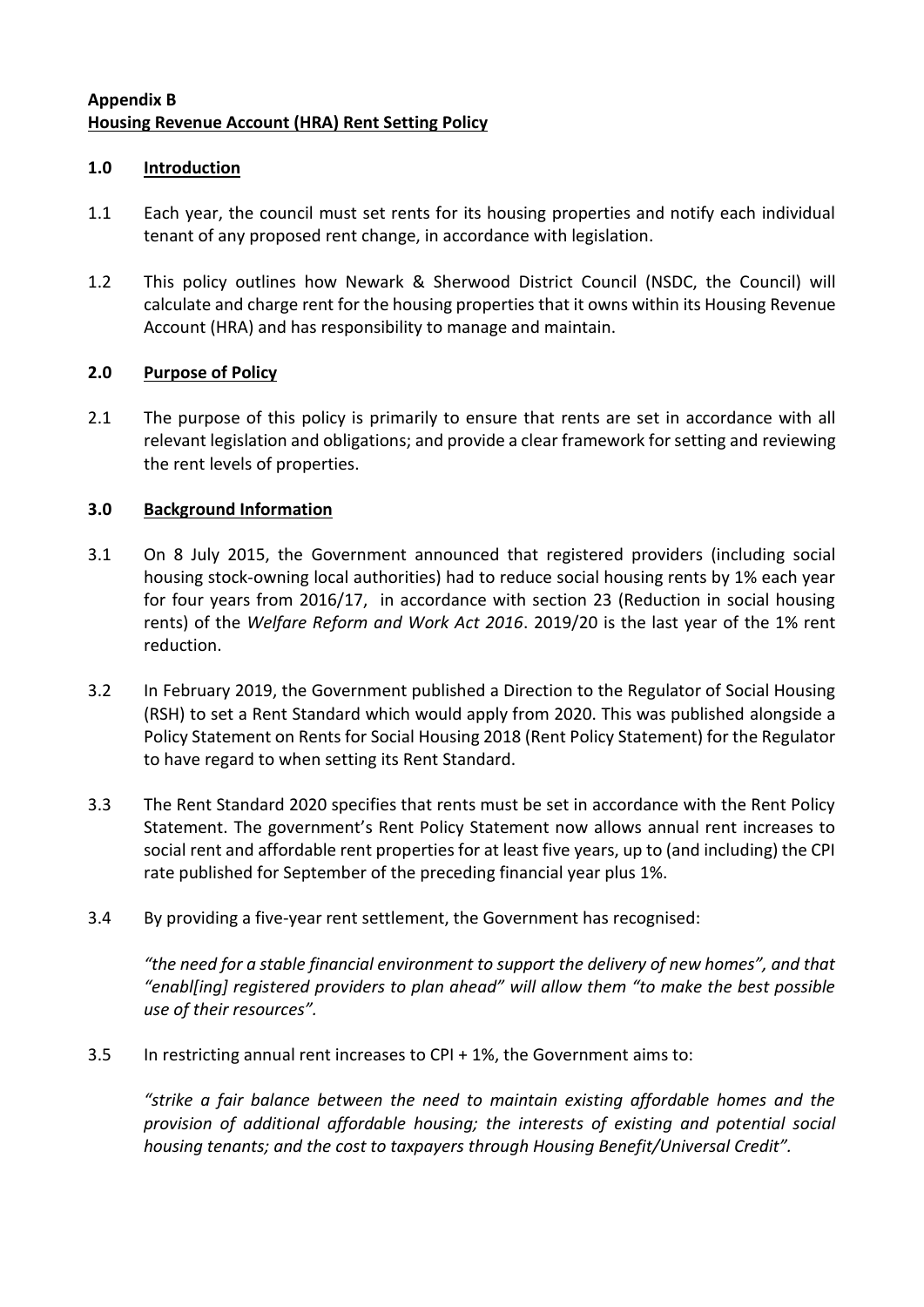### **4.0 The Policy**

4.1 In accordance with the Rent Policy Statement, the council will calculate and charge rent for all housing properties that it owns within its HRA and has responsibility to manage and maintain. The paragraphs below summarises the relevant content from this document.

### Social Rent

- 4.2 Social rent properties here refers to accommodation, as defined by section 69 (Low cost rental) of the *Housing and Regeneration Act 2008*, not classified as:
	- a) affordable rent accommodation;
	- b) let to social tenants with high incomes:
	- c) shared ownership low cost rental accommodation;
	- d) intermediate rent accommodation;
	- e) specialised supported housing;
	- f) relevant local authority accommodation;
	- g) student accommodation;
	- h) Private Finance Initiative (PFI) social housing;
	- i) temporary social housing; or
	- j) care homes.
- 4.3 The council will set the initial rent on a social rent property at a level no higher than 10% above formula rent for supported housing, and no higher than 5% above formula rent for all other social rent properties.
- 4.4 Formula rent is based on:
	- a) 30% of a property's rent being based on relative property values;
	- b) 70% of a property's rent being based on relative local earnings; and
	- c) a bedroom factor, so that other things being equal, smaller properties have lower rents.
- 4.5 Formula rent will increase by the Consumer Price Index (CPI) plus 1% each year, based on the CPI rate for September of the previous financial year.
- 4.6 Formula rent is subject to a rent cap based on the number of bedrooms in a property. Where formula rent would be higher than the rent cap for a particular property, the rent cap will be used instead.
- 4.7 The rent cap will increase by CPI plus 1.5% each year.
- 4.8 The annual change in rent for tenants in a specific property will increase by no more than CPI plus 1% each year.
- 4.9 The rent for a property which exceeds the rent flexibility level will increase by no more than CPI each year, until the rent for the property is brought within the rent flexibility level.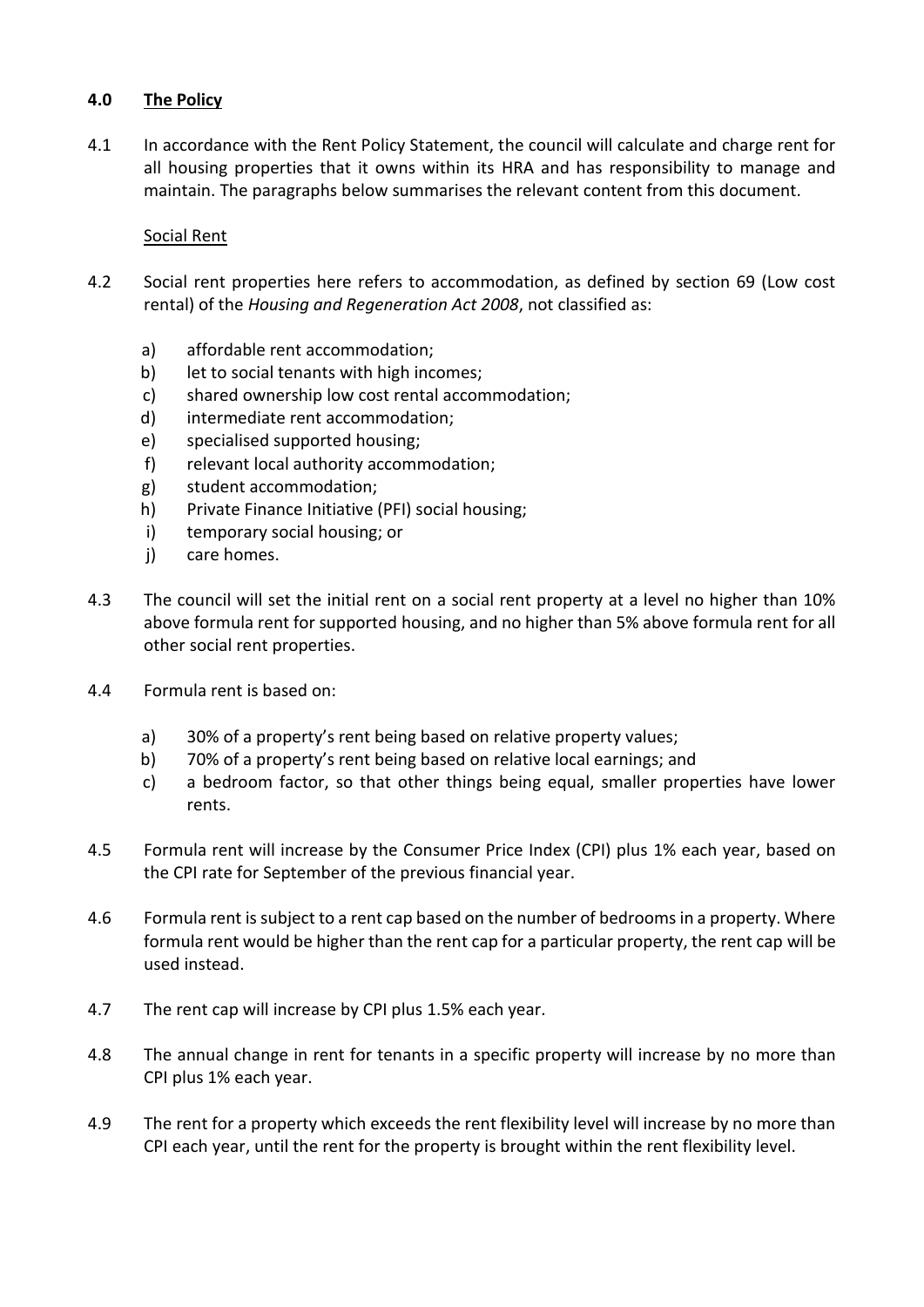- 4.10 The rent for a property which exceeds the rent flexibility level will not exceed formula rent plus the rent flexibility level when the property is re-let.
- 4.11 A social rent property will not be converted to market rent, intermediate rent or affordable rent properties, except for the latter where agreed to by Homes England or the Secretary of State.

### Affordable Rent

- 4.12 Affordable rent properties here refers to accommodation which Homes England or the Secretary of State have agreed can be let at an affordable rent (including service charges).
- 4.13 Affordable rent will not exceed 80% of gross market rent (including applicable service charges).
- 4.14 Gross market rent is the rent the property would reasonably be expected to be let for in the private sector. Factors including property size, location type and service provision will be taken into account when determining gross market rent.
- 4.15 The council will comply with the terms of any agreements with Homes England or the Secretary of State when setting affordable rents.
- 4.16 The council will also have regard to the local market context, including the Local Housing Allowance (LHA) for the Broad Rental Market Area (BRMA) the property is located in, when setting affordable rents.
- 4.17 Affordable rent will, as a minimum, be the potential formula rent for the property.
- 4.18 Affordable rent properties will not be converted to market rent or intermediate rent.
- 4.19 The annual change in rent for tenants in a specific property will increase by no more than CPI plus 1% each year.
- 4.20 The rent of an affordable rent property let to a new tenant (or licencee) or re-let to an existing tenant (or licencee) will be based on a new valuation, so as to ensure the new rent does not exceed 80% of relevant market rent.
- 4.21 The rent of an affordable rent property re-let to the same tenant because their probationary tenancy has ended will not be re-set.

### 2020 Limit for Social Rent and Affordable Rent Accommodation

- 4.22 In 2020/21, the maximum rent increase for existing tenants will be calculated using the 2020 limit.
- 4.23 The 2020 limit is the average weekly rent payable by a tenant for accommodation in 2019/20. For properties re-let in 2019/20, the average weekly rent will be calculated based on the period since the property was last re-let.